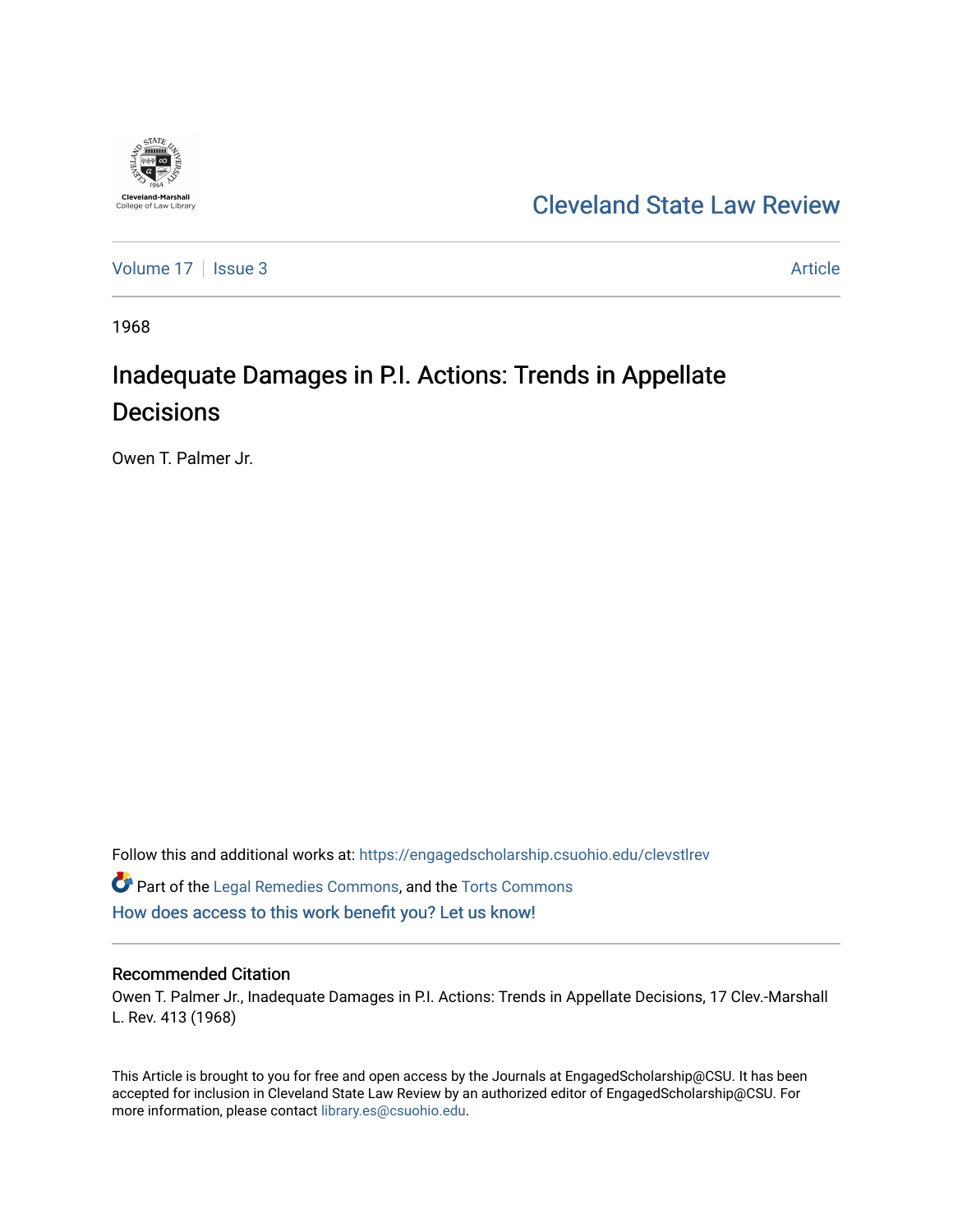### *Inadequate Damages in P. I. Actions: Trends in* Appellate *Decisions*

#### *Owen T. Palmer, Jr.\**

**T HE JURY HAS RE-ENTERED** the courtroom. The foreman prepares to read the verdict. An air of hopeful expectancy prevails at the plaintiff's table. Counsel is satisfied that his client's case was carefully and skillfully presented. Defendant's liability was virtually conceded. There is also cautious optimism at defendant's table. He made an excellent witness. Cross-examination of the plaintiff had been most effective. Attorney for defendant had scrupulously avoided technical errors which might constitute grounds for reversal on appeal. As the moment of truth nears, the outward confidence of plaintiff's attorney most probably conceals an inward uneasiness-a haunting feeling that this time something may have gone awry; that the award of the jury might be only a pittance. Is it possible that this jury could return a verdict in a sum less than the ridiculous settlement offer made **by** defendant's lawyer? Is this case to wear the label "inadequate damages"? If so, will the plaintiff have any chance for relief on appeal?

**By** combining this hypothetical situation with several recent jury awards, the problems of the inadequate verdict and its contrast with excessive damages are brought into clearer focus. In Courtroom **A,** the jury finds for the plaintiff, Mrs. Tippit, and assesses her damages at \$2,000.00. Plaintiff had suffered severe bodily injuries, including compound fracture of the left humerus, left tibia and right patella, fractured ribs resulting in a punctured left lung, multiple lacerations, contusions and internal injuries. She was hospitalized thirty days and confined to a wheelchair for several months. Unfortunately, from the standpoint of plaintiff's counsel, she was a non-wage earner at the time of the injury; medical expenses were not involved. Plaintiff's counsel is naturally stunned at the verdict. The trial judge denies a new trial on the grounds of inadequacy of damages. Appeal is perfected.'

In Courtroom B, the jury finds for the plaintiff, Mrs. Farmer, and assesses her damages in the amount of \$2,109.14. Mrs. Farmer established medical expenses in the amount of \$788.11 and claimed lost wages in the amount of \$2,448.86. Her injuries are consistent with the usual whiplash accident with pain extending from head to lower back, abdomen, and interior chest. She had been hospitalized for several days and prescribed drugs and was given intravenous fluids to stop nausea. She was confined to her bed at home for approximately thirty days, after

<sup>\*</sup>Member of the law firm of Palmer & Stewart, of Gulfport, Mississippi.

<sup>1</sup> Tippit v. Hunter, 205 So. 2d 267 (Miss. 1967).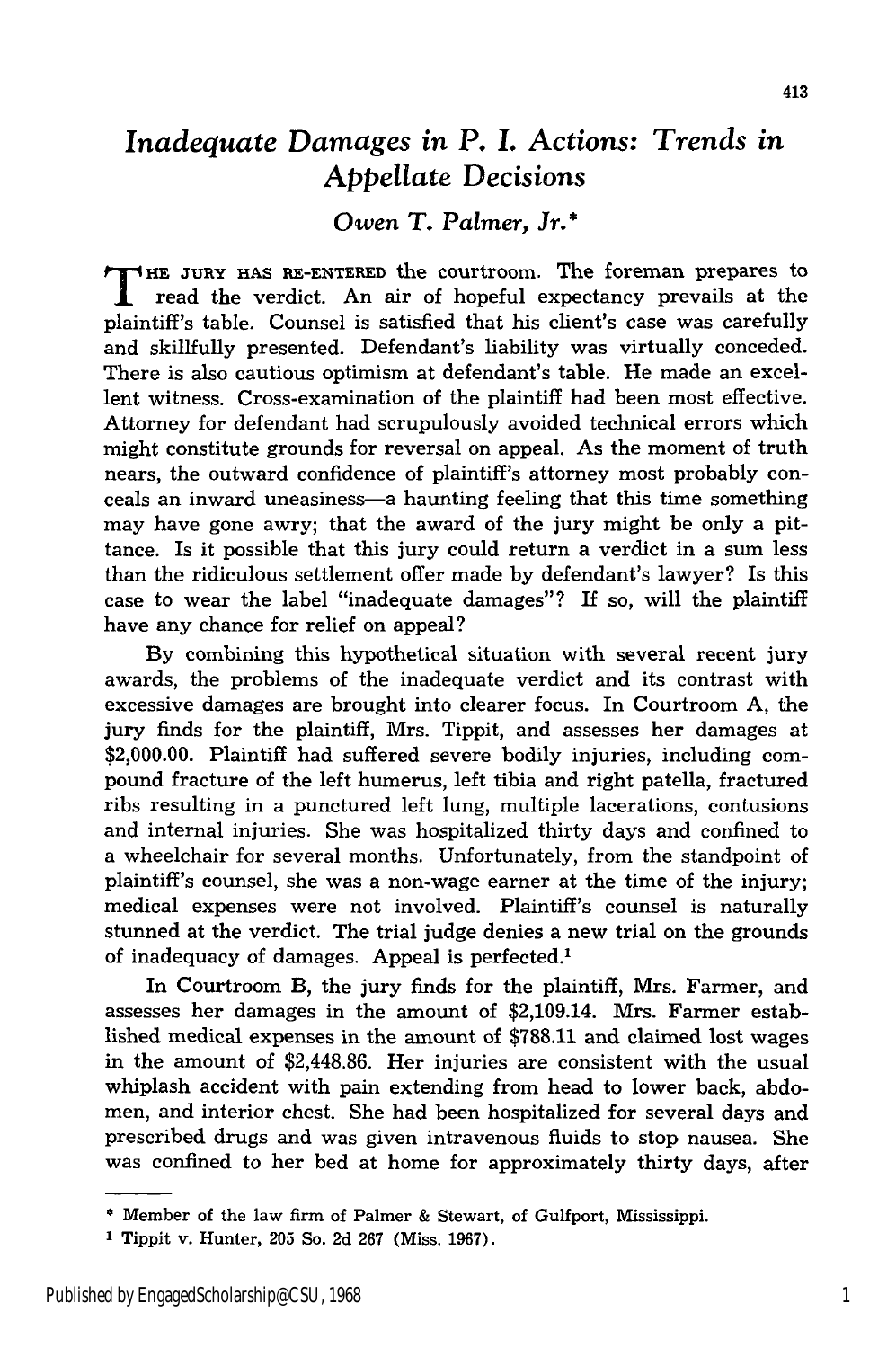414

which she returned to work on a part-time basis. After an additional thirty days, she resumed full time employment. One of the physicians testified that the plaintiff had a ruptured disc with 10% overall disability. Plaintiff's attorney is obviously disappointed with the jury's verdict. A motion for new trial, because of inadequate damages, is overruled by the judge. Appeal is perfected.<sup>2</sup>

In Courtroom C, the jury renders a judgment, with a feeling that it has more than performed its duty, by assessing damages in favor of the plaintiff, Mr. Ladner, in the amount of \$18,000.00. Medical expenses in this instance were \$2,531.04, loss of income amounted to approximately \$12,000.00, and there was medical proof indicating 40% permanent partial disability. Plaintiff's counsel is horrified at the miserly award. Once again the trial judge overrules a motion for new trial, and appeal is perfected to the Supreme Court.<sup>3</sup>

In Courtrooms **D1** and D2, slightly different situations prevail. In these trials, there was evidence of some contributory negligence on the part of the plaintiff. In Courtroom **D1,** a verdict is returned in behalf of Mrs. Herrington in the amount of \$2,100.00. In addition to incidental injuries, plaintiff suffered compound comminution of the distal end of the left humerus, which extended into the left elbow joint. She was confined to bed in traction for approximately four weeks, with continued treatment thereafter for several months. There was adequate evidence she was subjected to great pain, suffering, and inconvenience. Mrs. Herrington sustained permanent partial disability of **250** flexion motion and about **450** in extension motion to her left arm. Medical bills totaled \$1,127.30. During her confinement, she lost earnings at the rate of \$47.00 net per week. The jury had received an instruction authorizing a finding of contributory negligence. The trial judge did not disturb the verdict of the jury, and plaintiff appealed solely on the grounds of inadequate damages. <sup>4</sup>

In Courtroom D2, Mrs. Occhipinti recovered a verdict in the amount of \$1,500.00 against a trucking company. At the time of the accident, the plaintiff was five and one-half months pregnant. Two months later, she suffered a miscarriage as a result of the collision. In addition, she sustained multiple bruises with hemorrhages beneath the skin of her abdomen. Medical bills total \$500.00. The plaintiff had not sought recovery for the unborn child under the actionable death statutes of the state. The trial judge granted an instruction to the defendant on the issue of contributory negligence. Plaintiff's motion for new trial on the grounds of inadequate damages was overruled. Appeal was perfected. <sup>5</sup>

<sup>2</sup> Farmer v. Smith, 207 So. 2d 352 (Miss. 1968).

**<sup>3</sup>**Ladner v. Merchants Bank & Trust Co., 251 Miss. 804, 171 So. 2d 503 (1965).

<sup>4</sup> Herrington v. Hodges, 249 Miss. 131, 161 So. 2d 194 (1964).

**<sup>5</sup>**Occhipinti v. Rheem Mfg. Co., Inc., 252 Miss. 172, 172 So. 2d 186 (1965).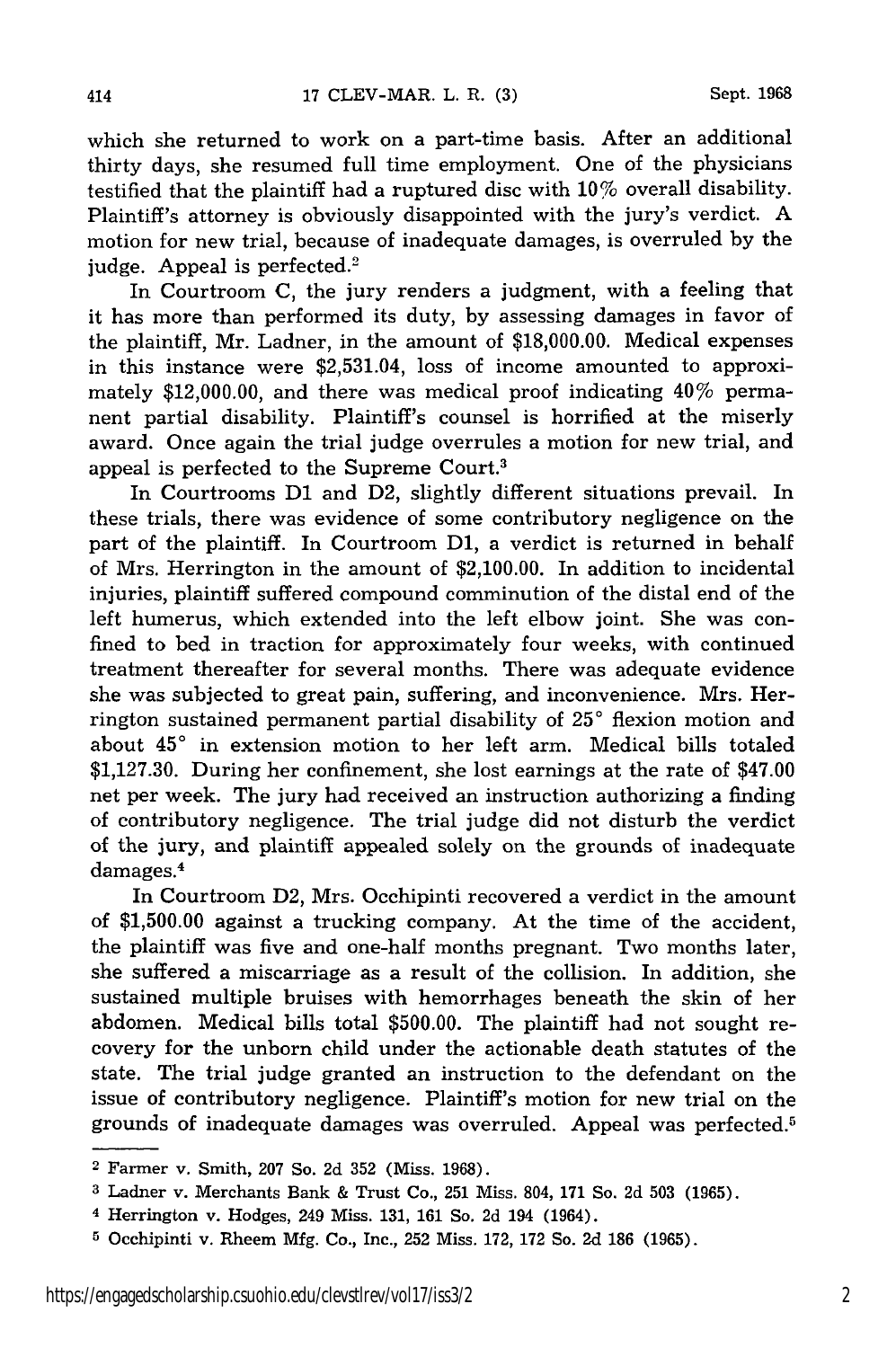In Courtroom E, the jury returned a verdict in the amount of \$550,000.00 in favor of Mr. Dendy. Plaintiff had sustained a broken neck and suffered spinal separation as the result of a dive into shallow water from a municipal pier. At the time of the trial, plaintiff was permanently paralyzed and totally disabled. At the time of the injury, Dendy was twenty years of age with life expectancy of 50.1 years. Medical expenses at time of trial already exceeded \$1,500.00, with the undisputed testimony that such expenses for care would continue for as long as he lived. Plaintiff was a high school graduate and had worked as a truck driver earning \$1.25 per hour although unemployed at the time of the accident. The trial judge, who had heretofore pledged never to tamper with the verdict of a jury in the sole issue of damages, entered a remittitur of \$450,000.00, leaving a net verdict of \$100,000.00. Plaintiff refused to accept the remittitur and appeal from the judgment ordering a new trial was perfected.<sup>6</sup>

For the plaintiffs in Courtrooms A<sup>7</sup>, C<sup>8</sup>, and D2<sup>9</sup>, the Supreme Court of the state granted a new trial solely on the basis of inadequacy of damages. For the plaintiffs whose awards were granted in Courtrooms  $B^{10}$ ,

**<sup>8</sup>**"We are of the opinion that the damages awarded appellant in this case are so grossly inadequate as to evince prejudice and bias on the part of the jury. A mere statement of his injuries, medical expenses, and loss of earnings is sufficient basis for our conclusion **....** The jury by its verdict appears to have allowed only about \$3,500.00 for the pain and suffering endured by the appellant and for his permanent injuries and loss of future earnings." (Emphasis added.) Ladner v. Merchants Bank & Trust Co., *supra* note 3, at 509.

**9** "Moreover, the evidence shows that the principal negligence causing the collision was that of Rheem's driver, the jury's verdict indicated that it applied to appellant substantial contributory negligence, the instruction erroneously told the jury that it could not consider the death of the unborn child in fixing appellant's damages, and<br>appellant's medical bills were \$500. These factors show that the amount of the ver-<br>dict was grossly inadequate." Occhipinti v. Rheem Manu at 191.

**<sup>10</sup>**"The principal thrust of appellant's argument is that she proved actual or special damages in excess of the amount of the verdict and that this of itself is evidence of the jury's failure to follow the instructions of the court in considering the evidence presented on the question of damages, making it evident that the verdict of the jury presence on the result of bias, passion and prejudice. As we have heretofore pointed out,<br>most of the special damage she claims to have suffered was the loss of wages at the Forrest General Hospital. We do not think that the jury was bound to accept without question her testimony on this point **....** We have carefully considered the evi-dence in this case, and while we think the verdict of the jury is small and we are not completely satisfied with it, we are unable to say with confidence that the amount of damages is so inadequate as to evidence bias, passion and prejudice on the part of the jury." Farmer v. Smith, *supra* note 2, at 355.

**<sup>6</sup>**Dendy v. City of Pascagoula, 193 So. 2d 559 (Miss. 1967).

**<sup>7</sup>**"A careful reading of the record reveals that the trial in this case is a typical jury case. The jury has resolved the issue of negligence in favor of the plaintiff, and we cannot say that the verdict is contrary to the facts shown by the testimony. More-<br>over, it is apparent from the foregoing statement of facts that the plaintiff has suf-<br>fered injuries entitling her to much greater damages The case must therefore be reversed, so that a new trial may be had because of the inadequacy of the damages awarded." Tippit v. Hunter, *supra* note 1, at 270. Justice Rodgers found it unnecessary to mention that the verdict was so shocking that it must have been the result of prejudice, etc. See Dunn v. Easley, 48 Ala. 51, 151 So. 2d 791 (Ala. App. 1963).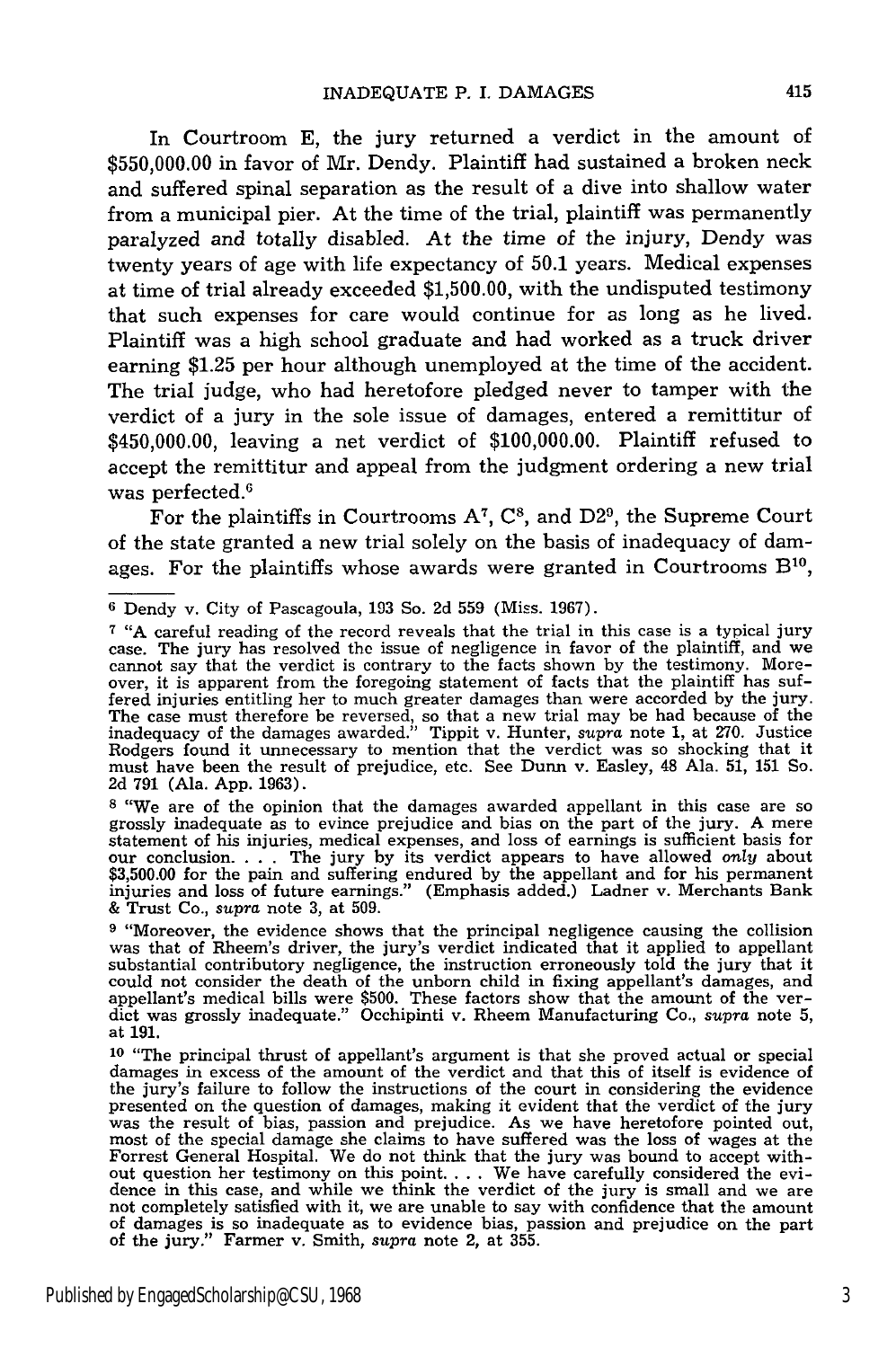$D1<sup>11</sup>$ , and  $E<sup>12</sup>$ , the search for justice ended in the appellate court which affirmed the decisions in each instance. The initial reaction to the response of the appellate court in these cases is that there is no consistency, no rule of law on which an appeal for inadequate damages can be predicated with any assured hope of success.

There is no mystery in the language which courts from time immemorial expressed in an attempt to explain when they will interfere with a verdict which has been challenged on the grounds of either excessiveness or inadequacy. Lip service is given to the rule that the size of the verdict alone is not the criteria for interference with the verdict of a jury. The usual language is that excessiveness or inadequacy, to warrant interference, must evince or carry an implication of passion or prejudice, corruption, partiality, improper influences, or the like. An analysis of the decisions, however, justifies "the conclusion that courts generally grant relief if convinced that the verdict substantially exceeds or falls below any rational appraisal or estimate of the damages, even though the inference of passion, prejudice, partiality, or other improper notice on the part of the jury is no more natural or reasonable than the inference of a mistake or misapprehension" on the part of the jury.<sup>13</sup> This general statement of the law has in the past at least been subject to considerable challenge. If one should study the extent of treatment to these two "similar" errors in the pages of Am. Jur. 2d and Corpus Juris Secundum, the dissimilar approach by the trial and appellate

**<sup>13</sup>**22 Am. Jur. 2d *Damages* § 364, at 470; see also **25A** C.J.S. *Damages* § 196.

**<sup>11</sup>**"After reviewing all the testimony in this case, briefs of counsel and the related authorities we hold that the verdict of the jury in this case is not so grossly inade-<br>quate as to evince bias, prejudice or passion on the part of the jury or that the jury<br>improperly diminished the damages, due the appel utory negligence properly attributable to the appellant, and the appellant's motion for a new trial as to damages only was properly overruled." Herrington v. Hodges, *supra* note 4, at 194. Justice Brady applies the customary language in denying new trial.

<sup>12 &</sup>quot;On direct appeal Dendy strenuously urges that the circuit court erred in sustaining the motion on behalf of the City for a new trial unless Dendy would consent to a remittitur of \$450,000. It is pointed out that the trial judge did not state or specifically find that the verdict of the jury was so large that it evidenced bias, passion or prejudice on the part of the jury. It is contended that the trial judge merely substituted his judgment for that of the jury. The fact that the trial judge did not specifically state that the verdict of the jury was so large that it evidenced bias, passion or prejudice on the part of the jury does not necessarily mean that he did not reach that conclusion. The trial judge is presumed to know the law and he is presumed to have correctly applied it in passing on the motion for a new trial.

The trial judge could have determined, as we do, that Dendy was guilty of contributory negligence, and that the verdict of the jury indicated that it failed to re-spond to this instruction, and such failure evidenced bias, passion and prejudice on its part.

We have consistently held in a long line of cases that this Court, in considering the action of the trial court in passing on a motion for a new trial will consider the action with favor and support it unless it is manifestly wrong. Especially is this true where a new trial has been granted, since the rights of the parties are not finally settled at this point. We will not disturb such action unless it is a manifest abuse of discretion." Dendy v. City of Pascagoula, *supra* note 6, at 563, 564.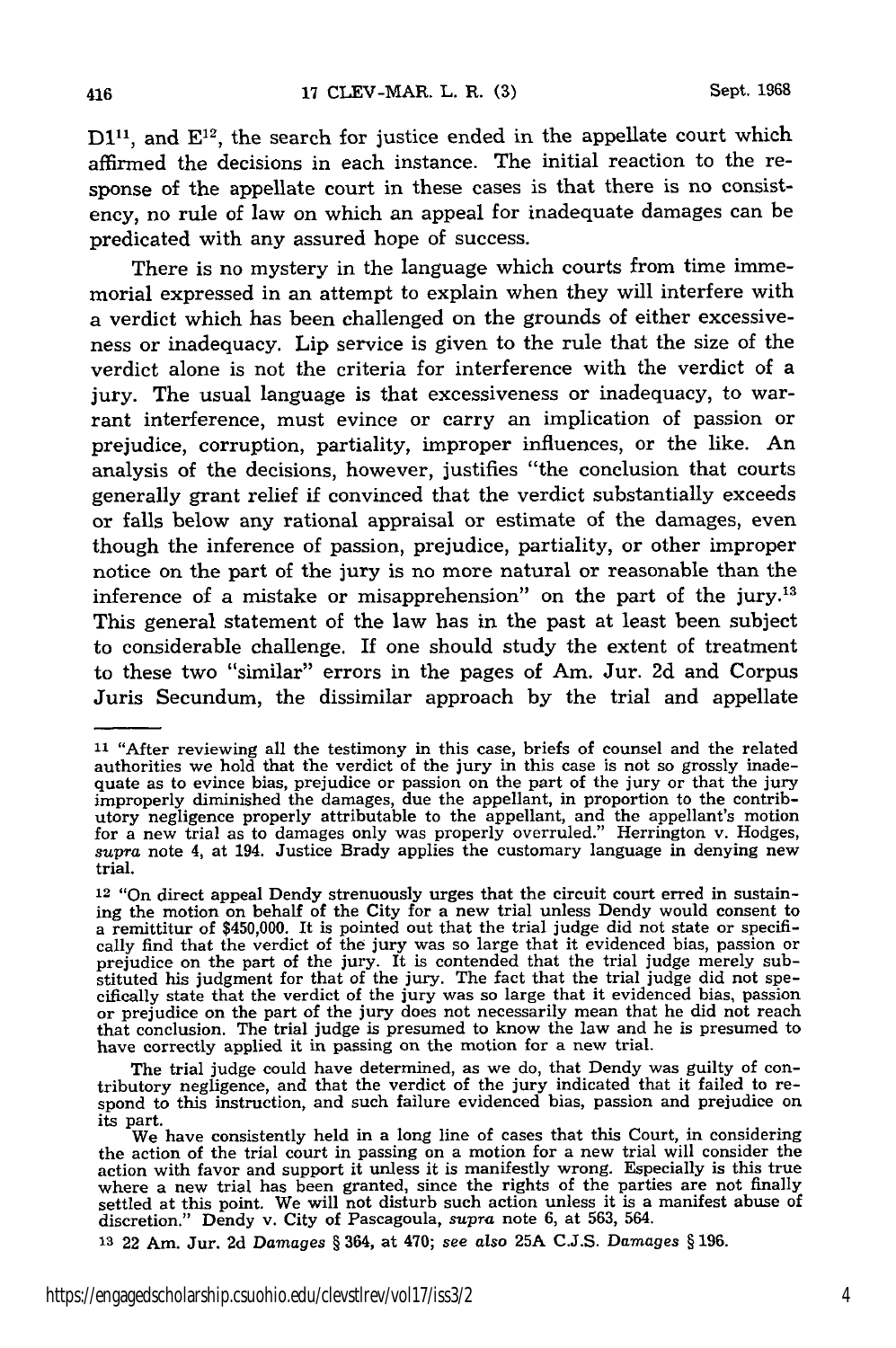judges reflects rather conclusively that the courts are much more prone to apply rational appraisal or estimate of damages to the excessive award and limit reversal of the inadequate award to cases indicating prejudice or passion on the part of the jury.14

Until most recently, with rare exceptions, inadequate damages for personal injury claims to support a reversal fell in the category of shocking or prejudicial;<sup>15</sup> the appellate courts carefully avoided a rational approach in such instances. The only real hope for an aggrieved plaintiff in reversing a "stingy" jury was to find error or errors, perhaps harmless in other cases, on which a sympathetic court could predicate a reversal for a new trial. The possibilities that a trial judge would order a new trial on the sole grounds that the verdict of the jury was too small were practically non-existent. In contrast to the plaintiff's difficulty in dealing with an inadequate verdict, the task of defendant's counsel was considerably easier. If the verdict seemed too large, the trial judge had an opportunity to reduce the "excessive" award. Obviously, the philosophy of these trial court judges has varied and still varies greatly from district to district and state to state. Application of the rules of the individual states and judicial logic have not been as important as the personality and background of the respective judges. As noted above, the "excessive" verdict does not necessarily reflect prejudice and passion; obviously the nine or more jurors who return the verdict are not shocked at the result. In fact, the award is often merely larger than considered reasonable by the court.

Recently a group of plaintiffs' attorneys in one Mississippi Circuit Court District became most disturbed at the consistent action of the trial judge in reducing by remittitur every substantial jury award. The judge is an able jurist whose integrity is above reproach. Finally an opportunity presented itself for several members of the plaintiff's bar to discuss damages informally with the judge. He expressed great concern over the

<sup>14</sup> In 22 Am. Jur. 2d, 32 sections encompassing 62 pages deal with excessive awards; 14 sections covering only 18 pages, with inadequate awards. Although the divisions are not so distinct in Corpus Juris Secundum, the difference in emphasis is clearly noticeable. No general conclusion, or even an assumptio from such a casual observation; perhaps juries are just more prone to the "exces-<br>sive" verdict, or defendants are more likely to appeal on such grounds or at least are sive" verdict, or defendants are more likely to appeal on such grounds or at least are in a better financial position to delay payment of judgment and to perfect an appeal. Most probably all these factors, and others, including the recognized difficulty of se-<br>curing relief from "inadequate" damages, have created such a disparity in the case<br>law on this subject. See, generally, Oleck, Cases o Awards); c. 9 (Inadequate Awards).

*<sup>15</sup>See* Scott v. Yazoo M. V. R. Co., 103 Miss. 522, 60 So. 215 (1913), in which the court did not find too great difficulty in reversing a \$100 verdict for loss of leg; and Whitehead v. Newton Oil & Mfg. Co., 105 Miss. 711, 63 So. 219 (1913), in which a<br>\$175.00 award for loss of eye found to be inadequate. Compare Pounders v. Day, 151<br>Miss. 436, 118 So. 298 (1928), in which \$400 for a fractur held inadequate under evidence authorizing diminishing damages proportionate to negligence attributable to injured person. *See also* So. Ry. in Miss. v. Turner, 49 So. 113 (Miss. 1909), in which the court found any award exceeding \$250.00 excessive for scratch or laceration of plaintiff's back with several days of pain and suffering.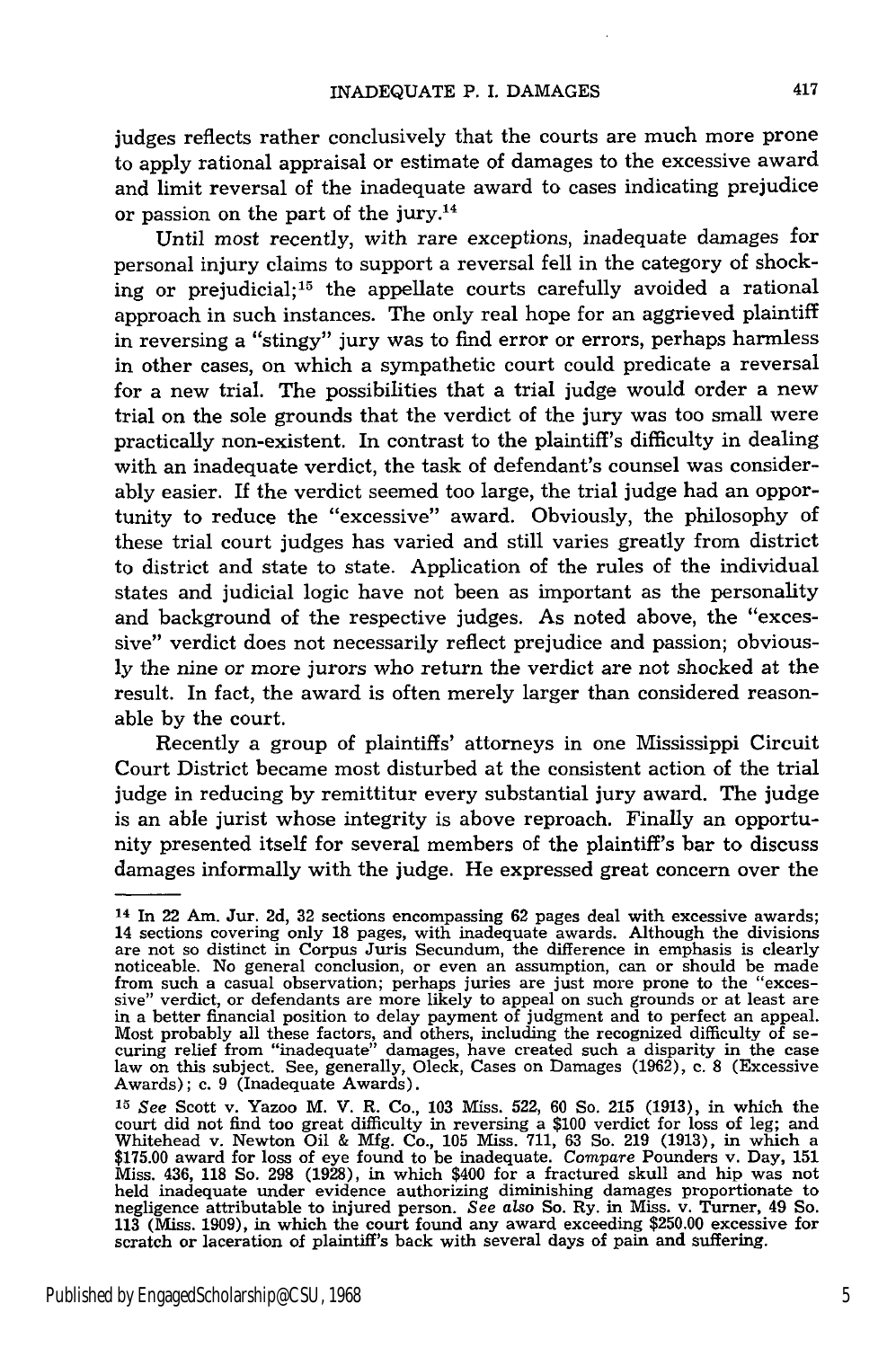enormous size of the verdicts being returned. One of the lawyers then asked him, "What would you feel to be a maximum award in the event your attractive and able wife were killed by a drunken driver who ran a red light?" His immediate and positive response, "\$30,000.00 to \$35,000.00," brought the discussion to an early conclusion.

When trial and appellate judges, whose background and training have oriented them to small awards, must deal with a substantial verdict, their personal attitudes fail to distinguish between a large verdict and an excessive verdict. Unfortunately, they are not similarly troubled by the distinction between small and inadequate. During the past decade, and particularly in many recent cases, there appears to be a growing recognition by the courts that there should be greater consistency in dealing with the matter of improper damages, whether excessive or inadequate. Changes are occurring. Some trial judges are now granting new trials when the amount of the damage award is clearly too small. The plaintiffs' attorneys are perfecting more and more appeals after remittiturs by trial judges. At this time, there seems to be little or no evidence of any enthusiasm by the appellate courts to reinstate the original jury verdict.<sup>16</sup> On the other hand, the appellate courts in many states are dealing with the issue of inadequate damages with a new, or at least reluctant, willingness to reverse solely on grounds of inadequacy. Perhaps a few basic guidelines are emerging even though they are hazy:

I. A new trial should be granted if the amount of the jury verdict is equal to or less than the proven and allowable special damages; provided, of course, that contributory negligence in a comparative negligence state has not been a jury issue.<sup>17</sup> The escape clause, which appellate courts use to avoid the granting of a new trial in such instances, has been the theory that proof of damages was not sufficient to reverse the decision of the jury. $^{18}$ 

II. Even in comparative negligence states, strong arguments for a new trial should be made if the award is less than the proven special damages, particularly where contributory negligence by the plaintiff is

**<sup>16</sup>**Most states provide statutory authority for appeals on issue of damages only. The Mississippi Statute reads: "Every new trial granted shall be on such terms as the court shall direct; and no more than two new trials shall be granted to the same<br>party in any cause. Provided, however, that when the sole ground for a new trial<br>is the excessiveness or inadequacy of damages assessed, the elect to appeal from the order granting a new trial." 2 Miss. Code § 1536 (1942). *See* Dendy v. City of Pascagoula, supra note 6.

**<sup>17</sup>**Vascoe v. Ford, 212 Miss. 370, 54 So. 2d 541 (1951); Legler v. Kennington-Saenger Theatres, 172 F. 2d 982 (5th Cir. 1949); Walker v. Henderson, 275 Ala. 541, **156** So. 2d **633** (1963); Dunn v. Easley, *supra* note 7.

**<sup>18</sup>**Farmer v. Smith, *supra* note 2; Schmidt v. Tracey, 150 So. 2d 275, *cert. denied* <sup>159</sup> So. 2d 645 (Fla. App. 1963); Grissom v. Dahart Ice Cream Co., 40 So. 2d **333,** 34 Ala. App. 282, *cert. denied* 40 So. 2d 339, 252 Ala. 235, in which an award of \$100 was held not inadequate although possible skull fracture was involved.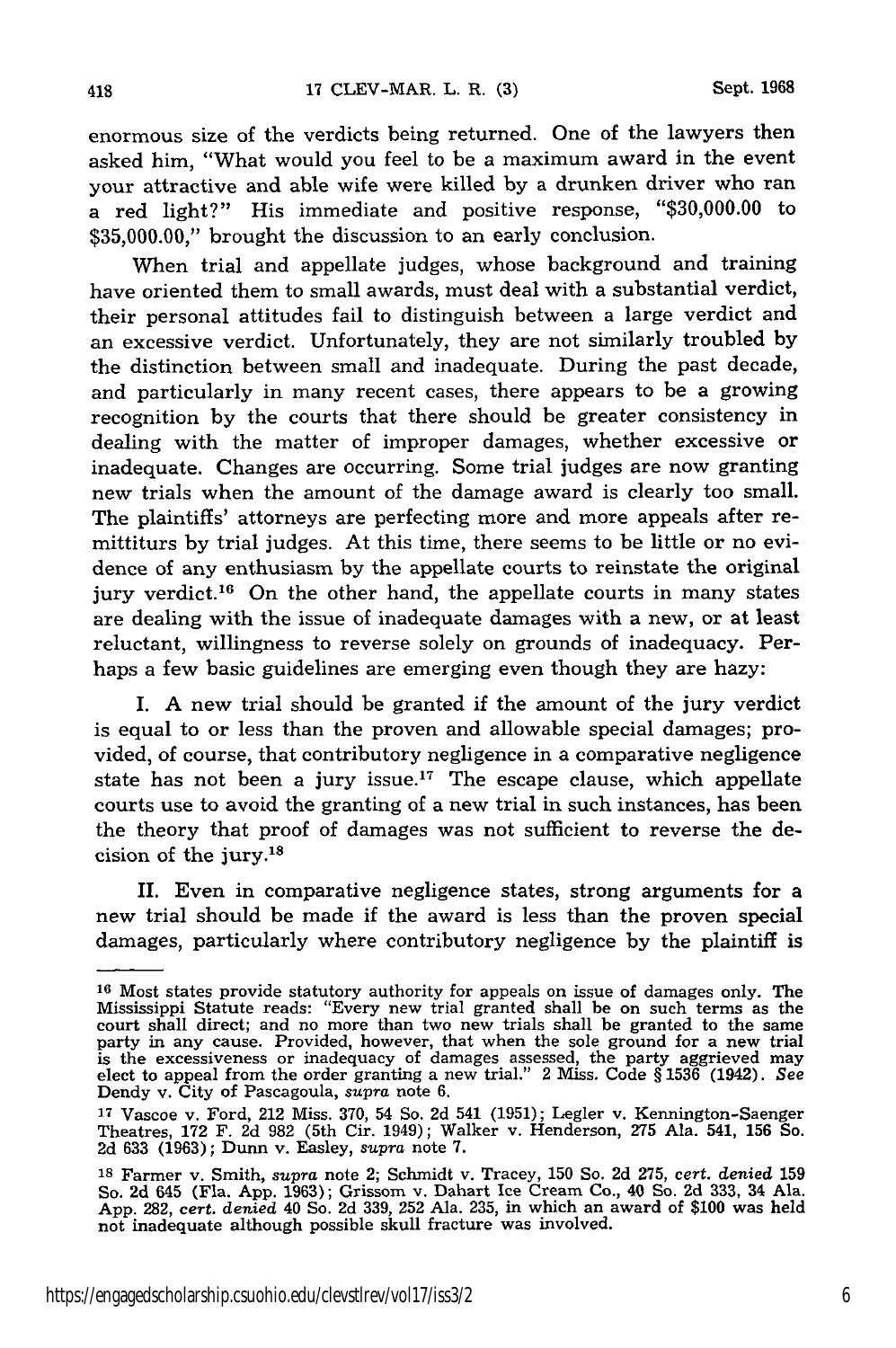less than the negligence clearly attributable to the defendant.19 The plaintiff in such instances, however, would do well in perfecting his appeal to seize on every potential error in the record no matter how trivial with the hope that a sympathetic appellate court would desire to peg a reversal on some grounds other than inadequacy. In those states whose rules of practice require the jury to designate the percentage of contributory negligence in the form of its verdict, the question of inadequacy of damages, even where the plaintiff is guilty of contributory negligence, should not be fraught with as many uncertainties as where the verdict is general in form.

III. The true test for the disappointed and mistreated plaintiff lies in a verdict equal to or somewhat in excess of the proven special damages.<sup>20</sup> The problem is much easier to pinpoint than the solution. Pain and suffering, partial disabilities in varying degrees, and certain subjective elements of damages are obviously not readily susceptible to mathematical computation in dollars and cents. This dilemma is the origin of the rule of thumb 3 to 1 or 5 to  $1^{21}$  adopted by the inexperienced, the uncertain and perhaps perplexed attorney. Placing a price tag on human pain and suffering, and the other elements of damages not readily computable in dollar value by any such theory, is perhaps a shabby and unscientific approach severely complicated by the innumerable differences in the characteristics of each plaintiff in each case. Tolerance to pain and suffering, the employment or unemployment of the plaintiff, the demands that the plaintiff must continue work regardless of the extent of his injury, the degrees of disability, the psychological effects of the injury on plaintiff's personality, and many other conditions are vital elements

**<sup>19</sup>**Occhipinti v. Rheem Mfg. Co., supra note 5; *compare* Murray v. Woods, 106 Ga. App., 126 S.E. 2d 828 (1962).

**<sup>20</sup>**Simpson v. Clay, 139 So. 2d 494 (Fla. App. 1962); Ladner v. Merchants Bank & Trust Co., *supra* note 3; Hunter v. Schembs, 273 Ala. 304, 139 So. 2d 614 (1963). An interesting comparison may be noted in a general study of cases in the states covered by the Southern Reporter System (Alabama, Florida, Louisiana and Mississippi). Because of the special role of the jury system in Louisiana, its appellate courts are continually reviewing and altering awards, both on the basis of inadequacy and ex-<br>cessiveness. Alabama and Mississippi judges, both on the trial and appellate levels<br>are rather unrestrained in entering remittiturs for "ex sippi Supreme Court now gives signs that some balance will be maintained and that the small award will be scrutinized with as much care as the large verdict. The Florand appellate courts appear to exercise a greater reluctance to interfere either with<br>the large or the small verdict. There seems to be greater consistency, but there is no<br>question that the "excessive" award is given grea clear that Alabama appellate courts have no great qualms about interfering with and reducing the "excessive" award, they apparently do not act with the same fervor with inadequate verdicts. There are few cited cases of a successful appeal on such a basis. But see So. Ry. Co. v. Norris, 241 Ala. 386, 2 So. 2d. 899 (1941); City of Birmingham v. Cain, 17 Ala. App. 489, 86 So. 124 (1920) 42 Ala. App. 116, 154 So. 2d 685 (1963).

<sup>21</sup> The medical expense, loss of earnings and other out of pocket expense (excluding elements of property damage) are simply totalled, multiplied by 3 or 5, and the product equals the initial demand.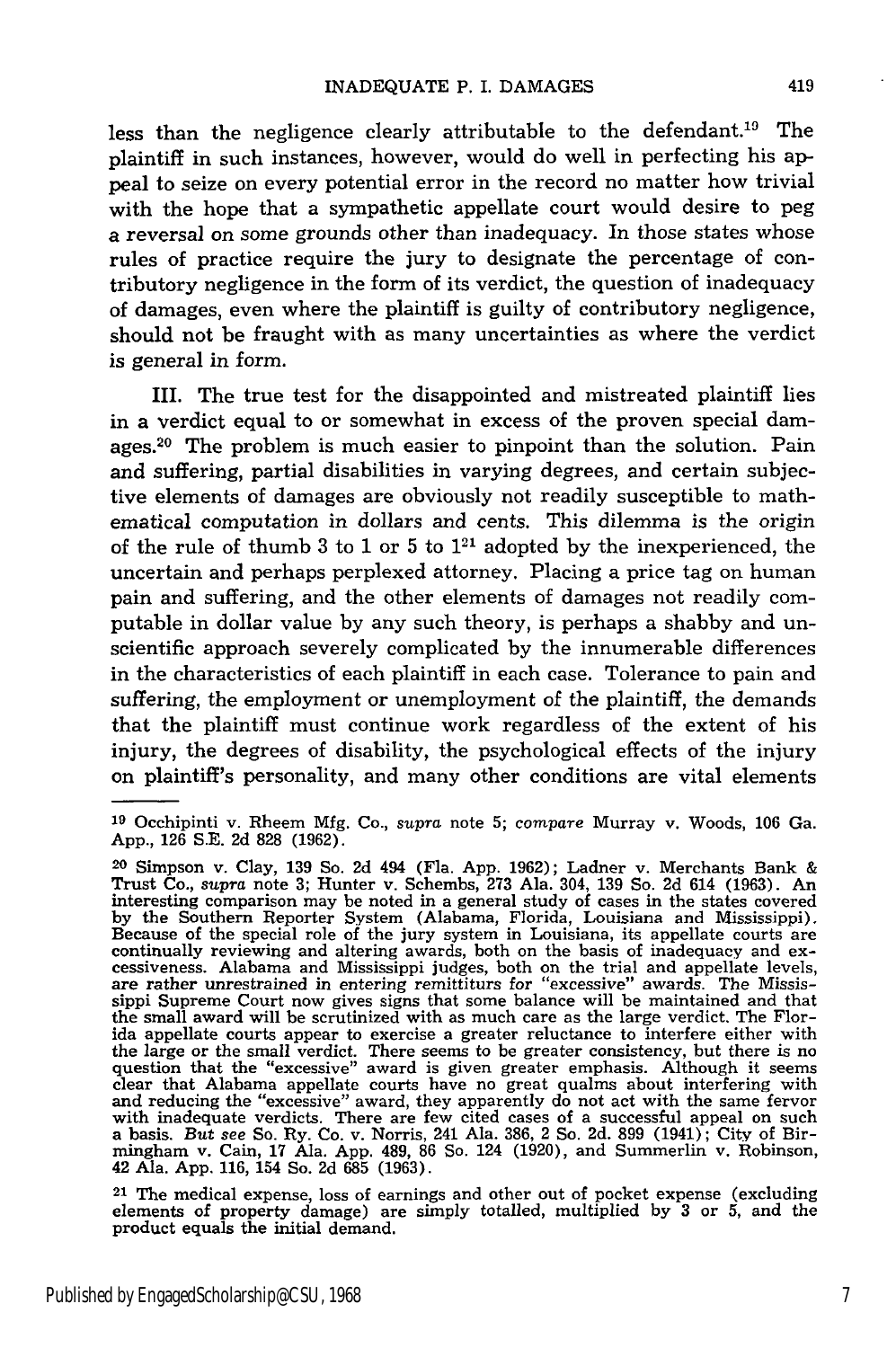420

of damages which vary from case to case. Although trying to establish a mathematical ratio between provable special and total allowable damages may be a ridiculous and impossible premise, plaintiff's counsel cannot afford to overlook any argument which may be both effective and practical for submission to the trial and appellate judges. Somewhere in each case there must be a minimum under which a lesser award is legally inadequate. The concept can have value, even for the plaintiff who is unemployed or whose medical expenses are not involved, by improvising and estimating reasonable special damages, by assuming certain fundamental medical costs, and by evaluating basic earning capacity. The tort feasor should be grateful that he does not have to bear these extra burdens, but he should not escape the logical damages which will follow as normal consequences.

The increased tampering by both trial and appellate courts with inadequate verdicts does have its mixed blessings. In Louisiana, the jury's function in regard to damages has long been secondary to the court.22 There is a growing fear nationally that the function of the jury is being subordinated more and more to the philosophy of the single judge or the appellate panel. In the final analysis, most plaintiffs' attorneys would be happy as a last resort to take their chances in all cases with the jury and allow the amount of the jury's verdict to be absolutely inviolate. The realities of the situation, however, will not permit such an indulgence. If the courts continue-and they will continue-to interfere with the large verdicts, then they must accept an equal obligation to scrutinize and strike down the small verdicts. Care must be exercised to avoid handling the problem by additur where there is no discretion on the part of the plaintiff.<sup>23</sup> Although a few jurisdictions follow this rule of practice, it is certainly not the choice of most plaintiffs' lawyers who would prefer to leave the matter to a new trial before a new jury. The additur is merely a further encroachment by judges into an area which is the province of a jury.

Because it is now quite evident that appellate courts are adopting a more realistic approach to the inadequate award, there are two strong reasons why such trends should be supported and continued. In the first place, a plaintiff whose personality, race, status in life, or some other intangible factor influences a jury to short-change him, whose lawyer or witness for some inexplicable reason antagonizes the jury against the

**<sup>22</sup>**Wainwright v. Globe Indemnity Co., 75 So. 2d 554 (La. 1954). *But cf.* Veal v. Audubon Ins. Co., 114 So. 2d 648 (La. 1959) in which the court exercised the right to enter additur.

**<sup>23</sup>**In personal injury actions, the right of the trial or appellate judges to grant a new trial to plaintiff unless a specific additur is made by defendant is most limited. The number one exception is Louisiana practice. Veal v. Audubon Ins. Co., *supra* note 22 For complete annotation on the subject of additur (1957).